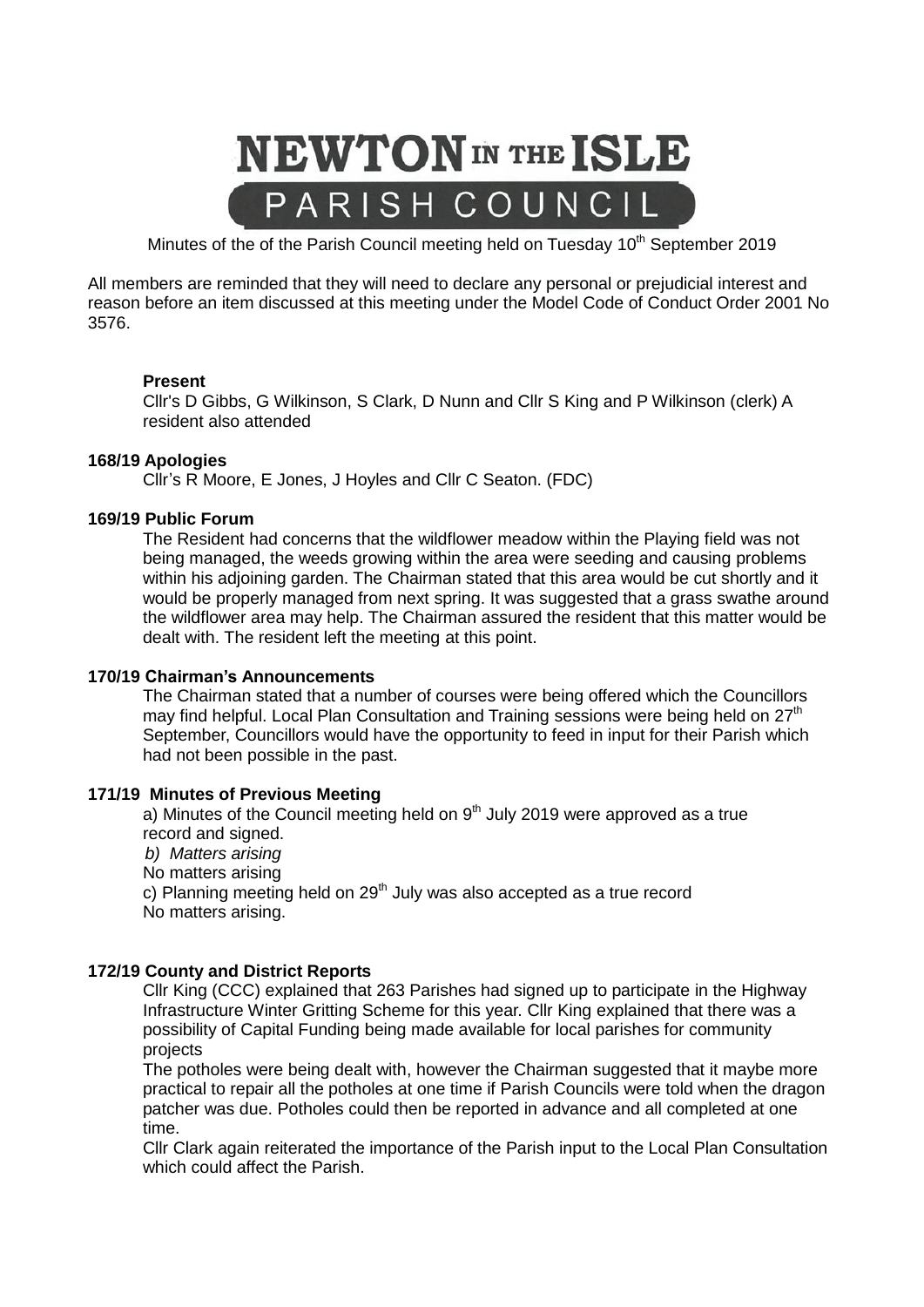# **173/19 Police Matters**

Police are keeping watch for Hare Coursing which was on the increase and asked that any suspicious activity be reported.

## **174/19 Reports**

## a) *Highways*

Fencing repaired near pond at Roman Bank. The owner of a property in Mill Lane has been asked to cut his hedge back at the junction of Fen Road/Mill Lane as the vision of oncoming traffic was impaired. Pot holes continued to be monitored and reported. LHI Bid for 2020 was completed and submitted. Councillor Clark was to query Cambridgeshire Highways as to when the white lines along the High Road would be completed. Cllr King stated that due to work at Sutton Bridge an increase of heavy traffic would be using the Sutton Road and signs stating unsuitable for heavy vehicles would be put in place at the Chapel Lane junction.

## *b). Village Hall*

No Village hall report submitted, however the kitchen refurbishment was near completion

# *c) Playing Field*

The application for Grant Aid to install outdoor fitness equipment for adult use was not successful on this occasion

Bird boxes to be discussed and bought with grant.

Three incidents of vandalism raised the Fire Brigade had dealt with a tree which had been set alight, and a fire in the dyke was dealt with before it became a serious problem. Various signs had been broken in the play area and on the entrances. These had already been replaced by Cllr Wilkinson. After much discussion it was proposed that if the bike ramps were replaced, input from the children who use the field could help design an updated track that they may find more enjoyable, this may help to alleviate problems. Cllr Gibbs would contact parents to discuss this issue. Cllr King suggested that Cllr Clark contact (Phil Hughes) from Leisure Facilities at FDC or County Community Development Officer Dan Hall for advice.

Two damaged branches had been removed. Cllr Gibbs was to discuss playing field dyke with the Internal Drainage Board on Saturday 14<sup>th</sup> September and report back at next meeting.

## *d) Streetscape.*

A tree in Colvile Road previously reported had been dealt with by the Highways Department. Cllr Moore had also organised the topping of a cherry tree in Goodens Lane Remaining budget for tree maintenance £372.00

*Handyman* - Query raised that the grass areas had not recently been cut. Clerk queried that no invoice had been submitted for any work undertaken since the last council meeting. Cllr Moore would be asked to report back at the next meeting on tasks already completed. The Chairman proposed that Cllrs also suggest tasks for the winter months to be discussed at the November meeting.

Newton Street Pride had placed two planters on the High Road near Boors Farm. Two more would be placed near the seat on High Road/ Fen Road corner. Query raised on the condition of planter near village sign.

# *e) Allotments and Public Rights of Way.*

Cllr Nunn explained that he spoken to the allotment holder regarding the continuation of his tenancy, he agreed that work was needed to bring the allotment up to the required standard and that he also wished to continue his tenancy. The Councillor's agreed to offer a sixmonth tenancy until March 31<sup>st</sup> 2020 when the tenancy would be re assessed. Clerk would write to tenant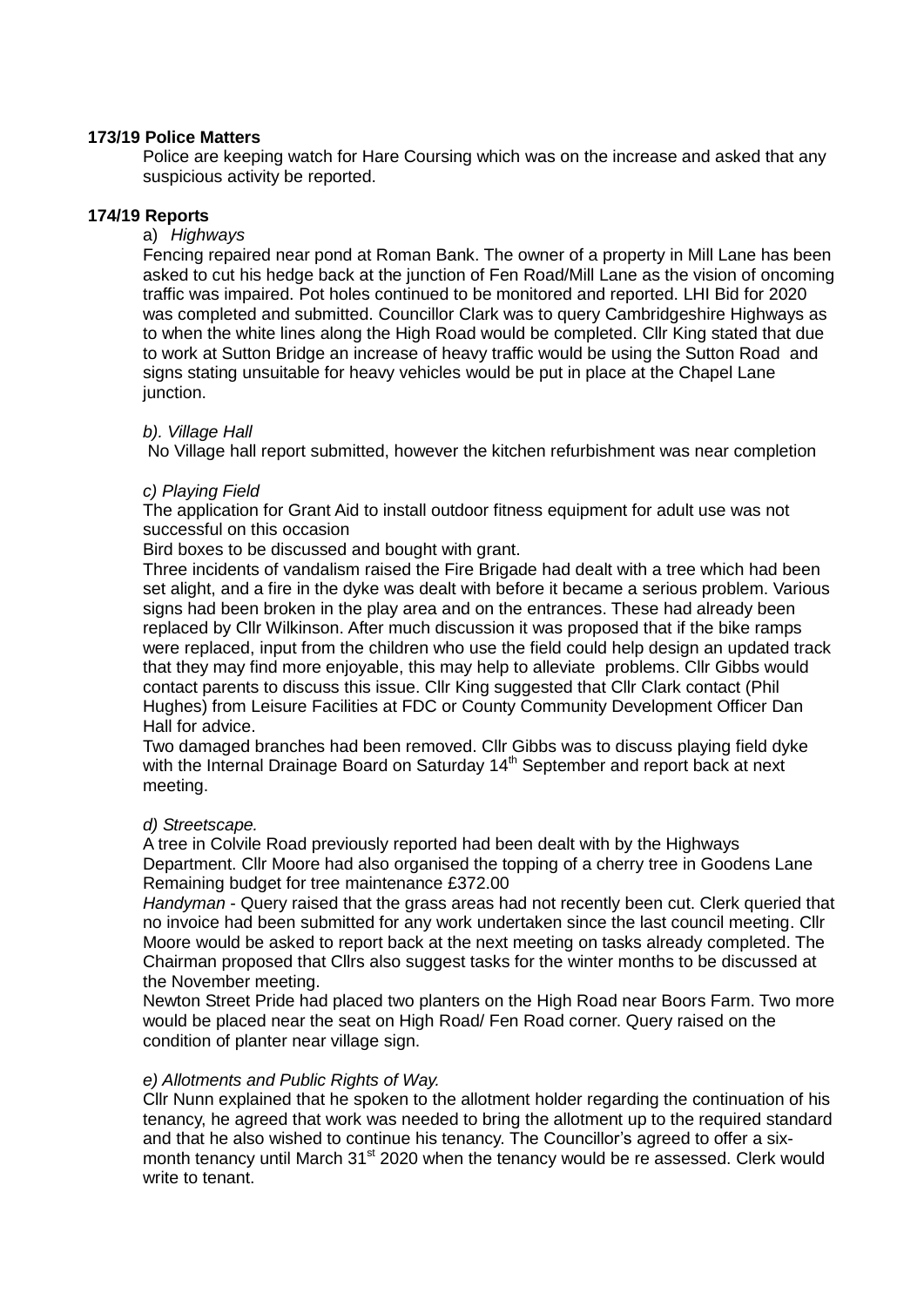Cllr Nunn again pointed out that the state of Black Dyke bridge still required attention to the footway which remained very slippery for walkers and riders. Cllr King suggested that Cllr Nunn send him details by email regarding the situation.

# *f) Emergency Plan*

Cllr Jones circulated second draft document to the Cllrs. Priority was to be given to a plan for Severe Winter Conditions and allocation of roles for persons outside of the council itself. The Cllrs accepted the second draft Emergency Plan, the Chairman recommended this should be discussed at the November meeting as an agenda item, proposing that we attempt to enlist persons for the roles of Community Emergency Coordinator, Vulnerable Persons Coordinator, Emergency Resources Coordinator and Village Hall Coordinator, identifying two coordinators for each level as a lead and backup.

## *g) Correspondence*

Members Services Rural Services Network News Rural Bulletins Public Services Town and Country Newsletter Community Gritting Scheme 2019/20 applications CAPALC Bulletin FDC Property Auctioneers Cambridgeshire Acre Conference reminder 8<sup>th</sup> November Cllr King – Innovate & Cultivate Funding Local Transport Plan consultation September 27th Letter of thanks for donation received from MAGPAS Air Ambulance Planning application

# **175/19 Finance Report**

 Business Reserve a/c £12033.30 including interest in September £6.00 Community a/c £12035.52 Playing Field (P/F) Grant £1128.55 Income includes Concurrent Function Grant £1280.00

## *Invoices for payment approval*

 Fenland Leisure Products £556.80 including £92.80 vat cheque no 100637 Kelkay Ltd Anchor Fast, £630 including £105.00 vat from P/F grant cheque no 100638 Village Hall Hire 29<sup>th</sup> July Planning £10 + September 10<sup>th</sup> Full meeting £20 total £30 cheque no 100639

Signs for Less replacement signs for play area, £29.70 including £4.95 vat cheque no 100640

D Large tree maintenance £200.00 cheque no 100641

 *i) Resolved to approve payment of five invoices total of £1446.50 Cllrs all agreed to approve payment*

Street light in Chapel Lane damaged while householder cut down a large tree requiring urgent repair work to make light safe at a cost of £136.00. Completion of repair, quoted as £261.63 bringing the total cost to £397.63. The Parish Council has responsibility for this street light, the householder would therefore be approached to compensate the Parish Council for the cost of repair. Clerk to write to householder.

# **176/19 Items for Decisions**

 *Cllr Check Play Equipment -* Cllr Wilkinson agreed to continue monitoring equipment.